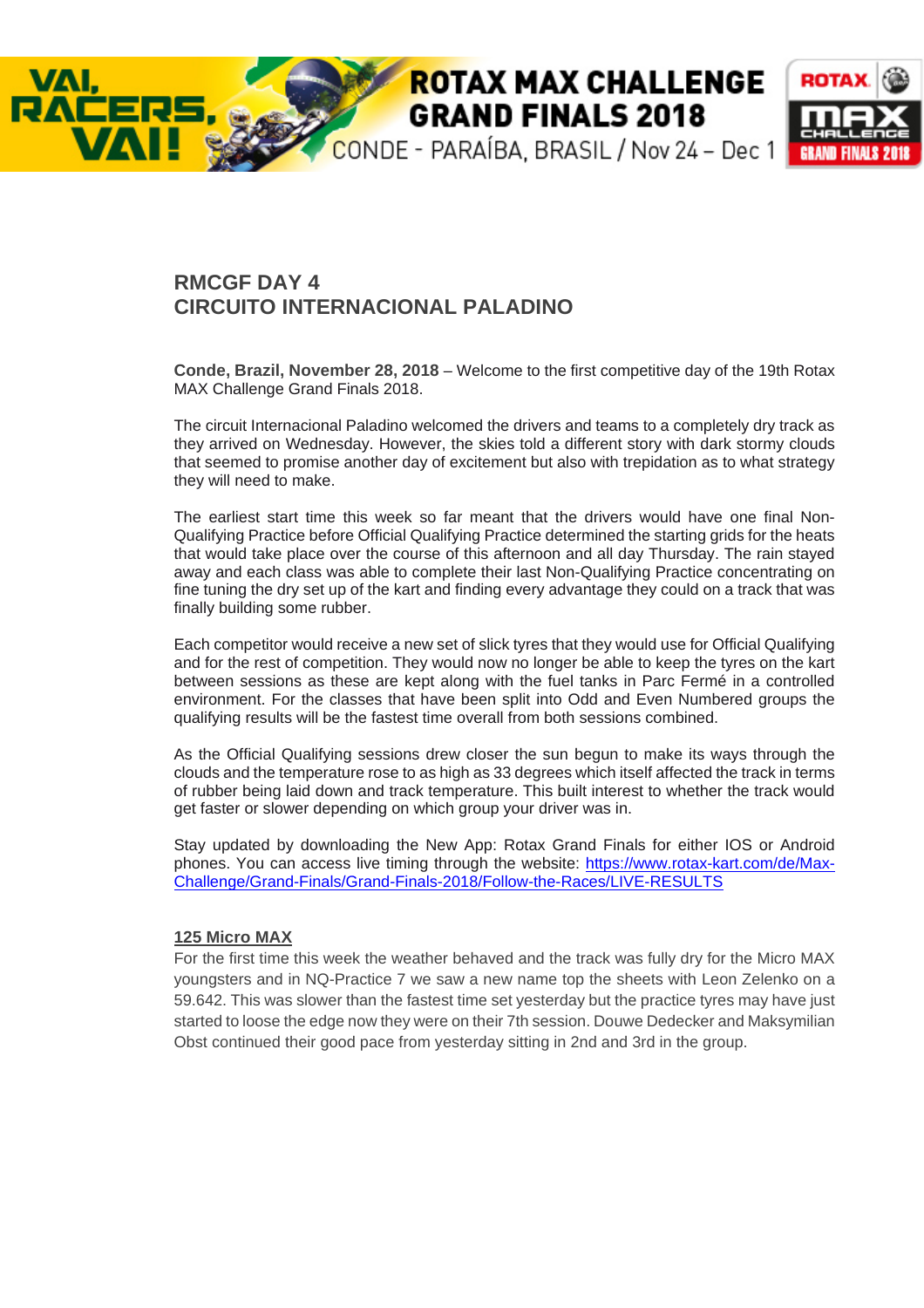**Qualifying** – With the track looking like it was building up with rubber from the lack of rain for the first time this week the Youngest drivers of the event took to the track. It was early on Lap 4 that Mitchell Van Dijk got to the top and no one could beat his time of 59.124. Douwe Dedecker (BEL) and Maksymilian Obst (POL) maintained the form they have showed all week by placing 2nd and 3rd both less than 0.15 behind the pole sitter.

**Heat 1** – If the first race of the 2018 Rotax MAX Challenge Grand Finals was anything to go by then we will witness not only amazing competitive racing but some massive highs and also lows for the drivers this week. Pole man Mitchell Van Dijk lead the field into the first corner cleanly with all 36 karts making it through without issue. Already by turn 3 Van Dijk was signaling to Agustin Sepulveda to follow him to work together to pull away from the group behind. This worked until Douwe Dedecker had made his way through from 7th on the grid to the front pack. On Lap 6 he was close enough to take the lead from Van Dijk cleanly and his excitement to take the first win of the event was clear to see as he first pumped over the line. After contact on the last lap, the pole man Van Dijk then dropped down to the back of the field and finished eventually in 34th place.

## **125 Mini MAX**

A new name topped the timesheet in NQ-Practice 7 for Mini MAX and it was Farin Megger with a 56.909. He was closely followed by Tomass Stolcermanis and Dani Van Ruiten.

**Qualifying** – Farin Megger was able to back up his speed from the morning session and on Lap 4 put in a 56.784 that was quickest overall. Normally this would mean Pole Position, however three drivers were in fact penalised after the session for track limits which resulted in losing their 3 fastest lap times. This affected mostly the German Megger but also the driver that originally posted the 4th fastest time Ryota Horachi. After penalties the Russian Iakov Sokolov took official pole with a 56.818 and the French drivers Evan Giltaire and Augustin Bernier were 2nd and 3rd.

**Heat 1** – The first heat race of the Mini MAX gave the German Farin Megger the chance to prove himself yet again and bounce straight back from his disappointment in qualifying. He moved up 4 spots to take the win followed closely by Evan Giltaire from France. The biggest mover in the top 10 was Dani Van Ruiten who moved up 8 positions from his starting position to finish 7th.

#### **125 Junior MAX**

The French driver Esteban Masson (53.431) and the UAE racer Lachlan Robinson topped both of their NQ-Practice Sessions in the morning with the latter setting the faster time of 53.237. But with four other drivers all within the same tenth we would be looking forward to a very intense and close Qualifying.

**Qualifying** – For Juniors there were 2 groups of Qualifying sessions. Everyone was watching the times closely to see the importance of both when the drivers set their fastest laps but also

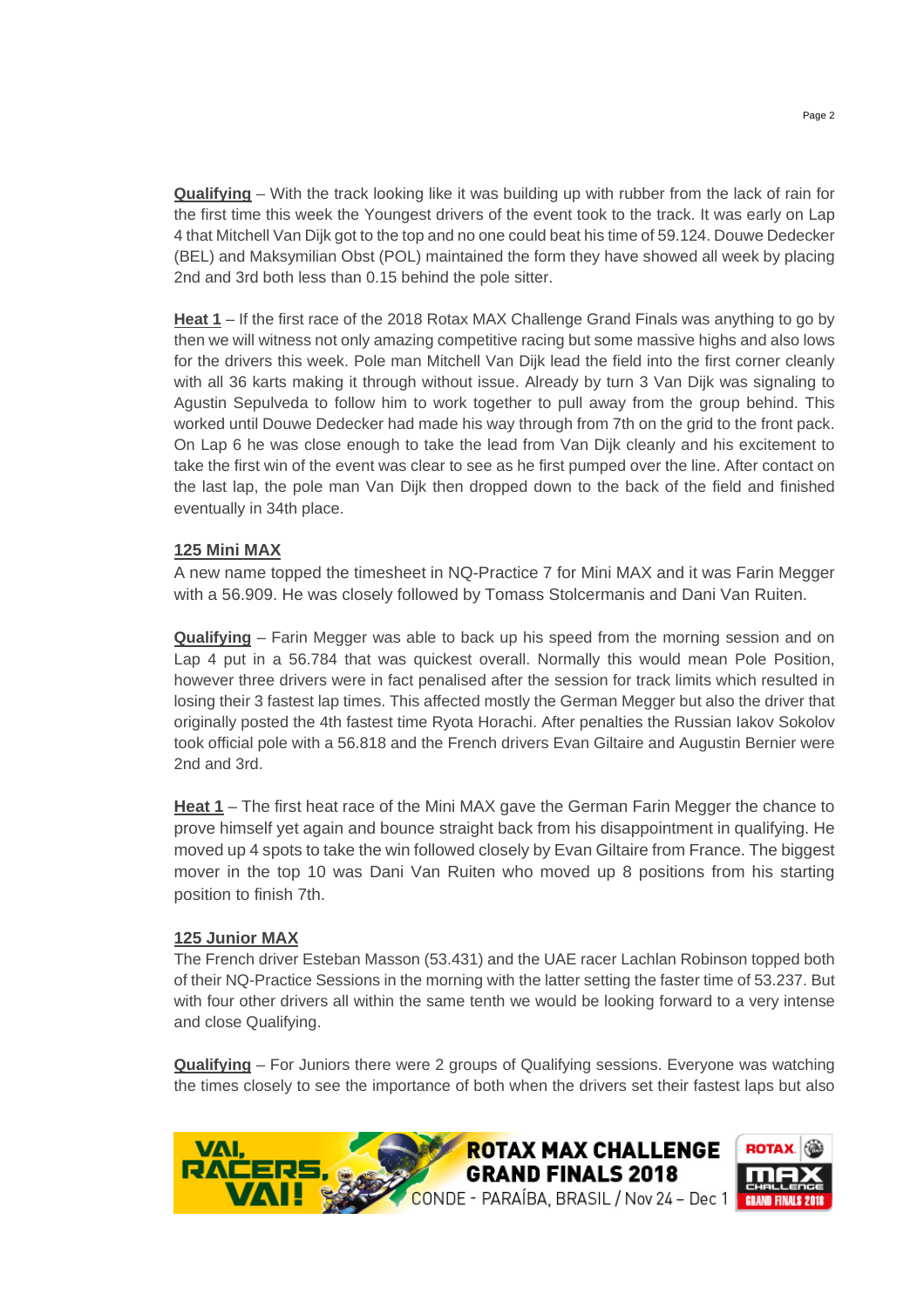if the first or second group would be fastest. Samuel Harrison set the fastest lap (53.250) in the first session on track but the second group went out and the Top 18 drivers all went faster than this time which meant he would be P19 overall - although he would be moved up to P17 after some time penalties were applied. It was the Australian Jaiden Pope that put a lap in only 0.026 faster that his countryman Willian Seal, to gain the pole position overall for the class. Noel Leon completed the Top 3 but the time separating the whole field portrays what close hard fought racing the Juniors will provide throughout the competition.

**Heat 1 - A + B** – Pope was able to back up his pole position with the first heat win of the day for the Juniors. He pulled out what was a relatively safe gap of 1.586 from the pack by the finish of the race and lead home Thomas Nepveu from Canada and Lewis Gilbert (UK) who managed to move up 3 positions.

**Heat 1 - C +D** – Noel Leon again had a lights to flag victory but it was perhaps a lot harder fought what with Robert De Haan crossing the line only 0.064 behind. Lucas Bohdanoqicz moved up an impressive 9 positions to finish well within the top 10 in 7th position.

# **125 MAX**

In Senior MAX Zac Stitchbury from New Zealand was able to continue where he left off yesterday by posting the quickest time of 52.598 in the first of the two sessions. Also true to form though the second session provided a faster time with Senna Van Walstijn on a 52.356.

**Qualifying** – Unlike the Junior groups it was the first Odd group of Senior MAX karts that produced the overall Pole sitter Hannes Morin with a time of 52.035. This was 0.080 faster than Petr Bezel and the fastest driver the Jordanian Team have produced at the Grand Finals so far Manaf Hijjawi. In the second session on track, Senna Van Walstijn was fastest with a 52.363 but this was only fast enough to put him 9th overall when both groups were combined.

**Heat 1- A + B** – The top 2 drivers in the first heat were able to also finish in order with Hannes Morin leading home Petr Bezel with a 0.181 gap. Sweden's Jesper Sjoeberg fought his way up 4 positions to finish 3rd.

**Heat 1 - C +D** – The Pole man from Jordan dropped one position as he was beaten home by Mario Novak by over 2 tenths. Mark Kimber from the UK, which has a number of strong contenders in the Senior Class, moved up an impressive 7 positions to cross the line in 3rd.

#### **125 MAX DD2 Masters**

Nothing changed at the top of either group in Non-Qualifying Practice for the DD2 Masters as we saw the same protagonists that had showed pace all week. Matthew Hamilton (NZ) and Antti Ollikainen (FIN) were fastest but were separated by 2 tenths with Hamilton the quicker unlike after Tuesdays sessions.

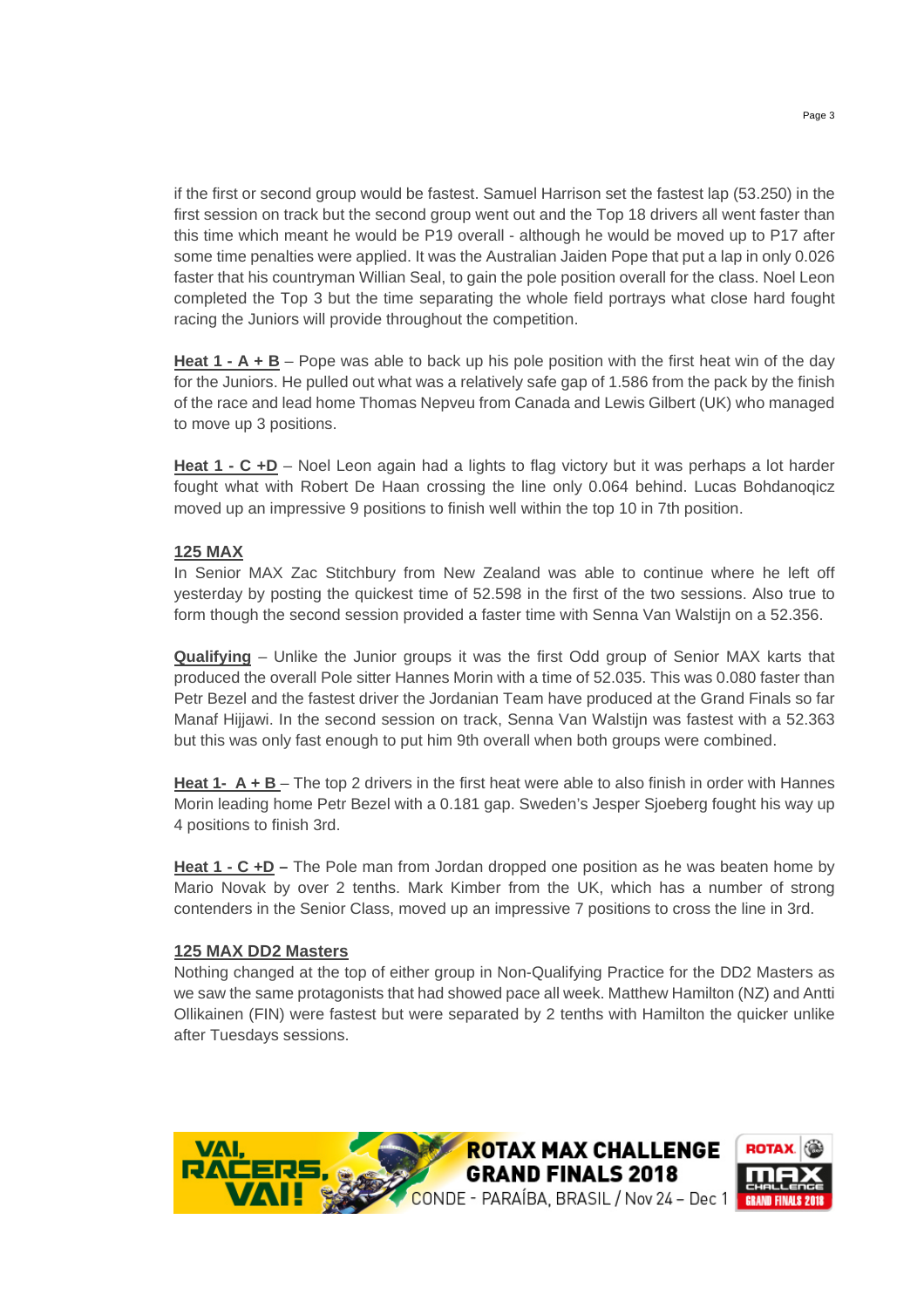**Qualifying** – The Masters category was another class where a driver that set the fastest time in Qualifying did not get Pole position due to a track limits time penalty. Robert Pesevski from Austria had his fastest 3 last taken off him but still managed to get 4th overall with his 4th fastest lap time of 52.705. These moved up Both Cristiano Morgardo of South Africa and Matthew Hamilton of New Zealand to 1st and 2nd Overall.

**Heat 1 - A +B** – The Masters class saw the first incident on Turn 1 of the meeting that affected a first row starter. Matthew Hamilton and Tommy Helfinger came together and dropped to the back of the field. This allowed 4 Time Grand Final Champion Christiano Morgardo to lead most of the race before Fraser Hart and eventually Michael Stephen both took turns out front with the latter taking the win.

**Heat 1 - C + D** – Robert Pesevski fought back from his qualifying mishap and showed his race pace with a win in the second heat for the class. Finsland's Antii Ollikainen and the home talent from Brazil, Fernando Guzzi followed him over the line.

## **125 MAX DD2**

Another experienced Grand Finals contender was back up where he belongs when Xen De Ruwe posted a time of 52.186 when the DD2s hit the track for the first time. But it was the Australian Ryan Kennedy that again showed his formidable pace with a 52.080 in his session.

**Qualifying** – Kennedy was able to better his time in Official Qualifying by just over a tenth to claim fastest time and give himself Pole for all 3 of his heats. Italian Claudio Pagliarani was 0.111 behind him with Xen De Ruwe claiming 3rd.

**Heat 1 - A + B** – Daniel Formal was able to improve on his 3rd starting position to win the first DD2 heat from Claudio Pagliarani and Ryan Wood. Pole sitter Ryan Kennedy fell down the order but finished in 4th.

**Heat 1 - C + D** – Xen De Ruwe made the most of his one pole position for the heats by crossing the line first ahead of Arnold Neveling from South Africa and Kacper Bielecki.

#### **DEKM RGF 2018**

The electric Thunder Rotax karts took to the track for their second NQ-Practice but it was still Roberto Da Silveira from Brazil that showed he is the driver to watch by posting a 56.159. In fact, he topped all of the NQ-Practices today and managed to improve his time finishing up with the fastest of the week so far at a 55.781.

All in all it was an exciting but challenging day for all of the competitors today. The drivers continue to love the experience of racing here in Brazil and also many spectators commentated on how thrilling and competitive watching the first day of competition had been. Tomorrow the heats continue for each class.